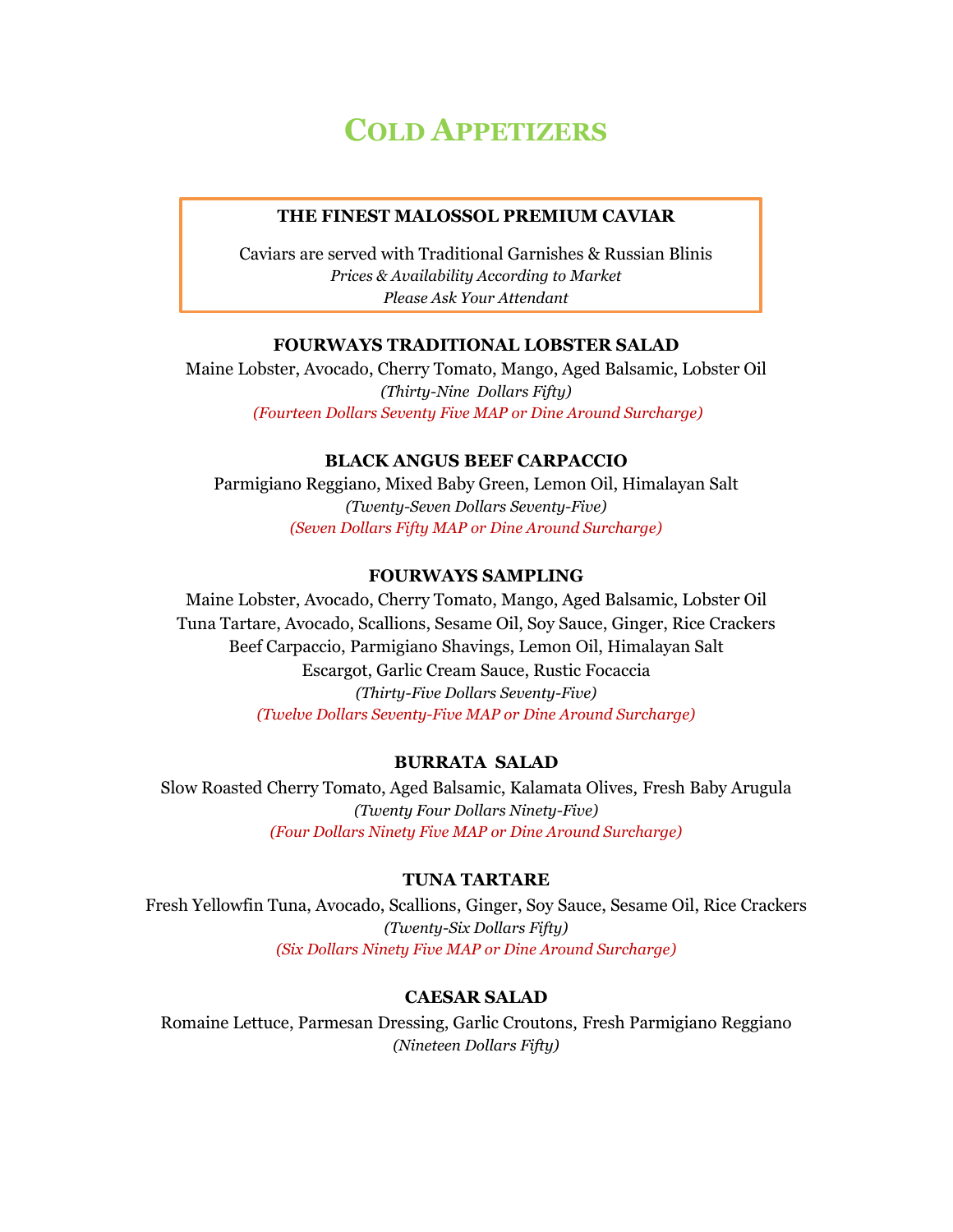## **HOT APPETIZERS**

## **SHRIMP TEMPURA**

Tempura Dipping Sauce *(Twenty-One Dollars Fifty)*

## **LOBSTER BISQUE**

Lobster Morsels *(Nineteen Dollars Fifty)*

## **TRADITIONAL BERMUDA FISH CHOWDER**

Outerbridge's Original Sherry Peppers & Gosling's Black Seal Rum *(Fifteen Dollars Seventy-Five)*

#### **ROASTED PUMPKIN SOUP**

Pumpkin Seeds, Curried Coconut Cream *(Fourteen Dollars Fifty)*

## *ν* **CARROT FALAFEL**

Truffle Artichokes, Split Pea Ragout, Pickled Shallot, Tomato Chutney, Walnuts *(Twenty-Four Dollars Fifty)*

#### **ESCARGOTS**

Garlic Cream, Fresh Herbs, Pernod, Rustic Focaccia *(Twenty-One Dollars Fifty)*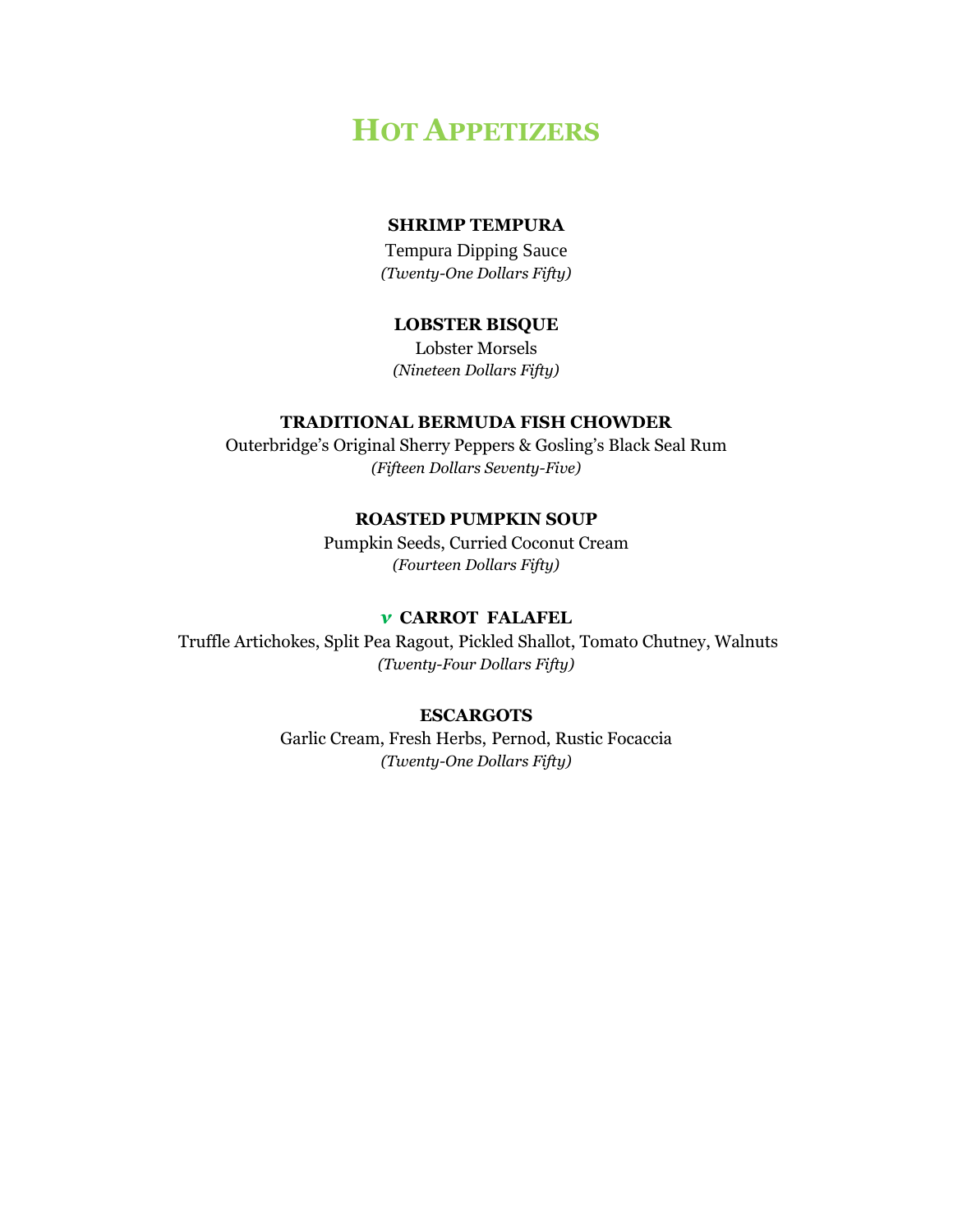# **FOURWAYS CLASSICS**

## **CHÂTEAUBRIAND**

(for 2 persons) Presented with Fresh Asparagus, Sautéed Mushroom, Scalloped Potato & Classic Sauce Béarnaise *(Seventy-Four Dollars Fifty Per Person) (Nineteen Dollars Seventy Five MAP or Dine Around Surcharge Per Person)*

#### **FRESH MAINE LOBSTER OR SEASONAL SPINY LOBSTER**

Broiled, Grilled, Poached or Thermidor Style Served with Spinach Stuffing, Fresh Asparagus, Glazed Carrots & Scalloped Potato *(Market Price) (MAP or Dine Around Surcharge May Apply)*

#### **FOURWAYS VEAL CLASSIC**

Escalope of Veal Tenderloin in a Lemon & Lime Butter Sauce Served with Fresh Asparagus, Glazed Carrots & Scalloped Potato *(Fifty-Two Dollars Fifty) (Eight Dollars MAP or Dine Around Surcharge)*

#### **WHOLE RACK OF NEW ZEALAND LAMB**

Carved Table Side with Rosemary Scented Crust & Jus Served with Fresh Asparagus, Ratatouille & Scalloped Potato *(Sixty-Two Dollars) (Nineteen Dollars Fifty MAP or Dine Around Surcharge)*

## *V indicates vegetarian GF indicates gluten free*

Please be advised that a 17% service charge will be added to your bill.  *Note to guests on the MAP and Dine Around plans: Orders for Appetizers - \$20.00 maximum; Main Courses - \$40.00 maximum Any orders above these stipulated amounts will incur an additional surcharge There will be an additional surcharge for sharing dishes*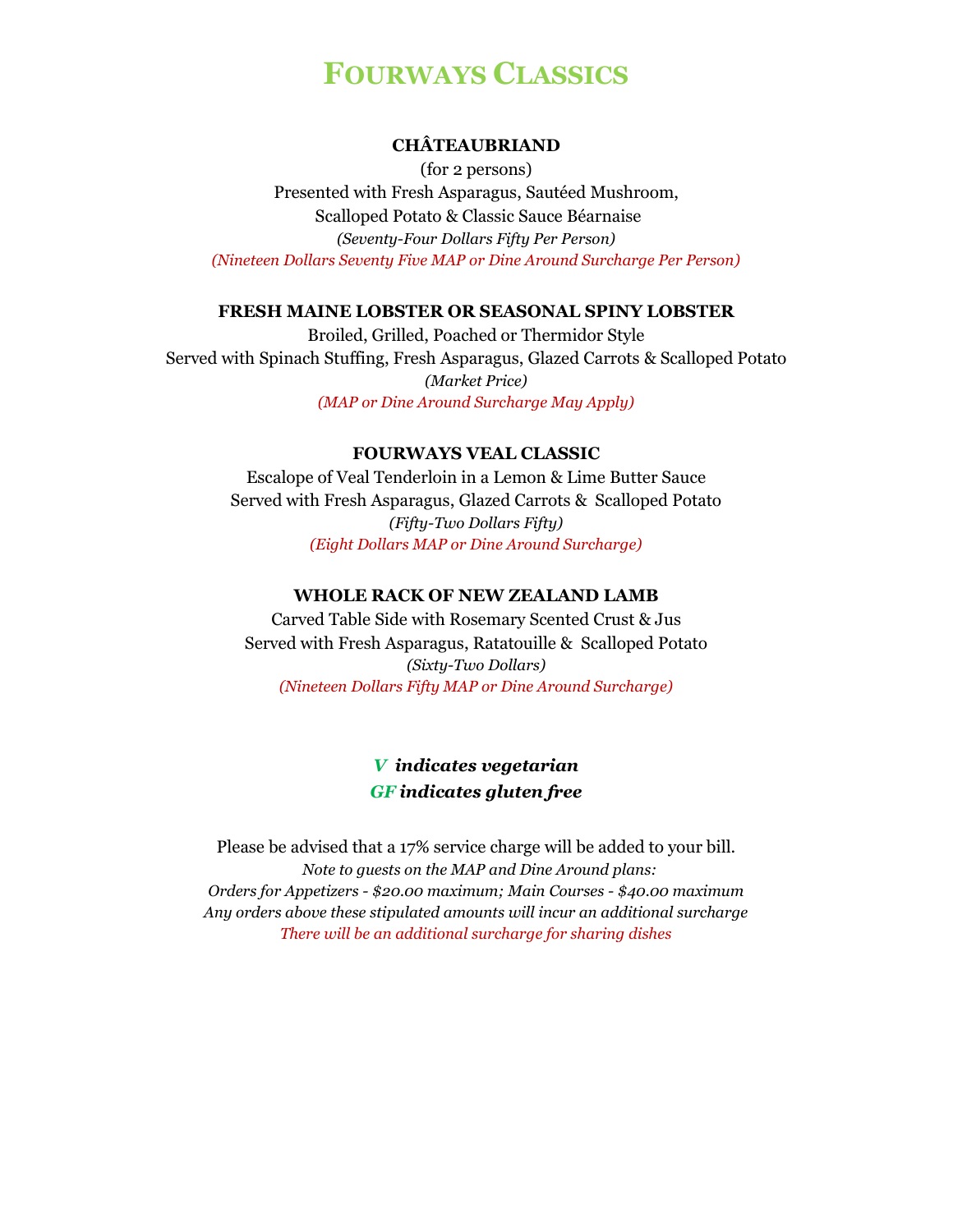## **MAIN COURSES**

*We support our locally grown produce, fresh catches of the day and provide them whenever they are available*

#### **PAN FRIED LOCAL CATCH**

Fresh Market Vegetables, Banana, Sauce Almandine, Slow Roasted Cherry Tomatoes, Avocado Purée & Bermuda Cod Fish Cake *(Forty-Five Dollars Fifty)*

#### **GARLIC BUTTER SCAMPI**

Jumbo Shrimp, Garlic Butter, Red Pepper Flakes, Fresh Herbs, Dry Vermouth, Angel Hair Pasta *(Forty-Eight Dollars Fifty) (Eight Dollars Fifty MAP or Dine Around Surcharge)*

## **FOURWAYS FAMOUS STEAK DIANE FLAMBÉ**

*(Prepared Table Side Upon Availability)* Tenderloin of Beef Paillard, Fresh Mushrooms, Cognac, Madeira Wine, Beef Jus, Touch of Cream, Parsley, Fondant New Potatoes *(Fifty-Five Dollars Seventy-Five) (Nineteen Dollars Seventy-Five MAP or Dine Around Surcharge)*

#### **JERKED CHICKEN**

Pasture Raised Local Chicken Breast, House Smoked Jerked Marinade, Sweet Pepper Relish, Gratin Potato *(Thirty-Eight Dollars Ninety-Five)*

#### **BRAISED LAMB SHANK**

Mashed Potato, Rosemary Garlic au Jus *(Thirty-Nine Dollars Ninety-Five)*

## **VEGETARIAN OPTIONS**

#### **BURRATA SALAD**

Slow Roasted Cherry Tomato, Aged Balsamic, Kalamata Olives, Fresh Baby Arugula *(Twenty-Four Dollars Ninety-Five) (Four Dollars Ninety Five MAP or Dine Around Surcharge)*

#### *ν* **CARROT FALAFEL**

Truffle Artichokes, Split Pea Ragout, Pickled Shallot, Tomato Chutney, Walnuts *(Twenty-One Dollars Fifty)*